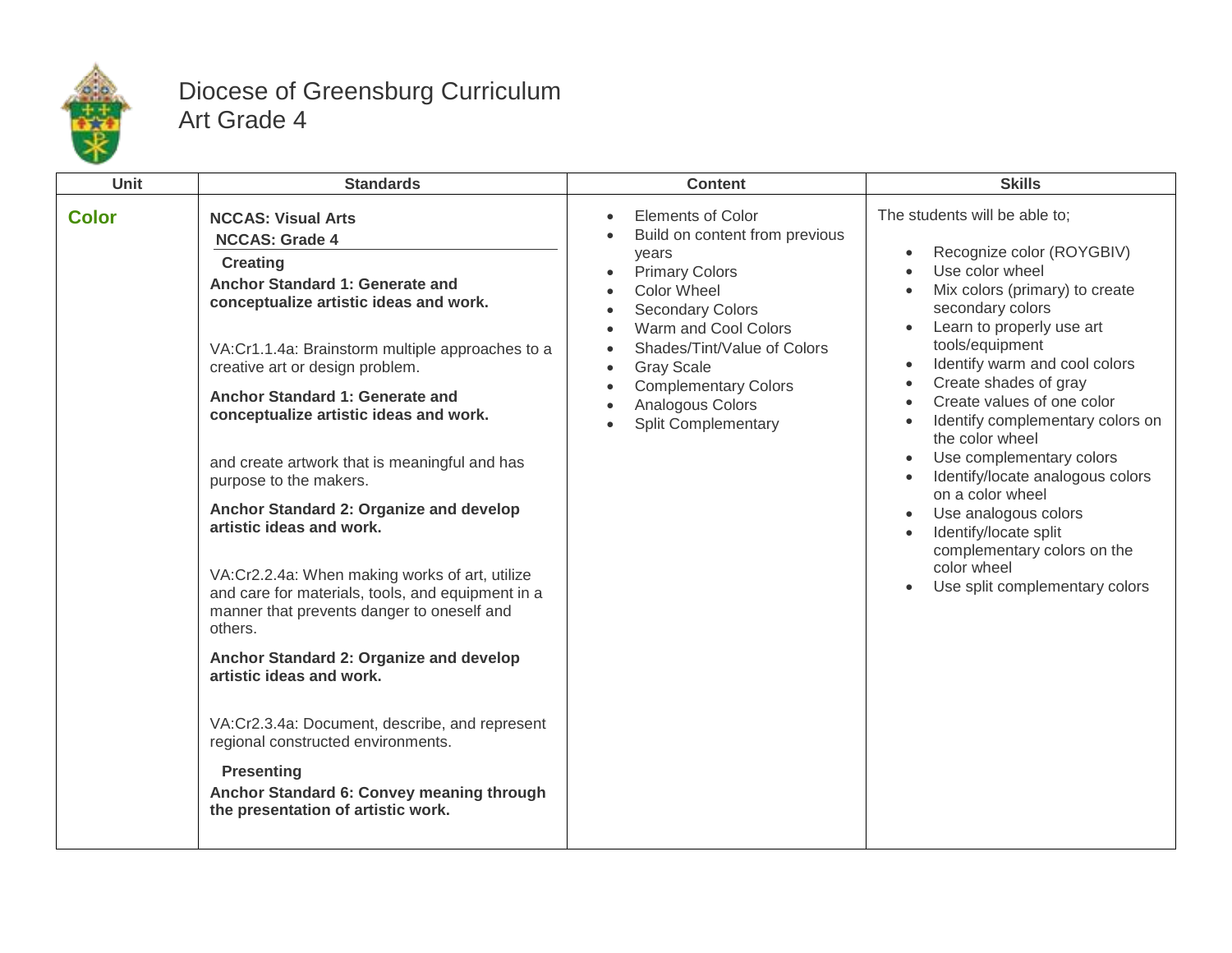| Unit           | <b>Standards</b>                                                                                                                                                                                                                                                                                                                                                                                                                                                                                                                                                                                                                                                                                                                                                                                                                                                                                                                                                                        | <b>Content</b>                                                                                                                                                                                        | <b>Skills</b>                                                                                   |
|----------------|-----------------------------------------------------------------------------------------------------------------------------------------------------------------------------------------------------------------------------------------------------------------------------------------------------------------------------------------------------------------------------------------------------------------------------------------------------------------------------------------------------------------------------------------------------------------------------------------------------------------------------------------------------------------------------------------------------------------------------------------------------------------------------------------------------------------------------------------------------------------------------------------------------------------------------------------------------------------------------------------|-------------------------------------------------------------------------------------------------------------------------------------------------------------------------------------------------------|-------------------------------------------------------------------------------------------------|
|                | VA:Pr6.1.4a: Compare and contrast purposes of<br>art museums, art galleries, and other venues, as<br>well as the types of personal experiences they<br>provide.<br><b>Responding</b><br>Anchor Standard 7: Perceive and analyze<br>artistic work<br>VA:Re.7.2.4a: Analyze components in visual<br>imagery that convey messages.<br><b>Connecting</b><br>Anchor Standard 10: Synthesize and relate<br>knowledge and personal experiences to make<br>art.<br>VA: Cn10.1.4a: Create works of art that reflect<br>community cultural traditions.<br>Anchor Standard 11: Relate artistic ideas and<br>works with societal, cultural, and historical<br>context to deepen understanding<br>VA:Cn11.1.4a: Through observation, infer<br>information about time, place, and culture in<br>which a work of art was created.<br>State Education Agency Directors of Arts<br>Education. (2014). National Core Arts Standards.<br>Dover, DE: State Education Agency Directors of<br>Arts Education. |                                                                                                                                                                                                       |                                                                                                 |
| <b>Drawing</b> | <b>NCCAS: Visual Arts</b><br><b>NCCAS: Grade 4</b><br><b>Creating</b><br>Anchor Standard 1: Generate and<br>conceptualize artistic ideas and work.                                                                                                                                                                                                                                                                                                                                                                                                                                                                                                                                                                                                                                                                                                                                                                                                                                      | • Types of Lines<br><b>Create Various Lines</b><br>$\bullet$<br>Horizon Line<br>$\bullet$<br>Front/Middle/Background<br>$\bullet$<br>Forming 2D Shapes<br>Overlapping<br>Horizontal Line<br>$\bullet$ | The students will be able to;<br>Draw lines<br>Identify types of lines<br>Identify horizon line |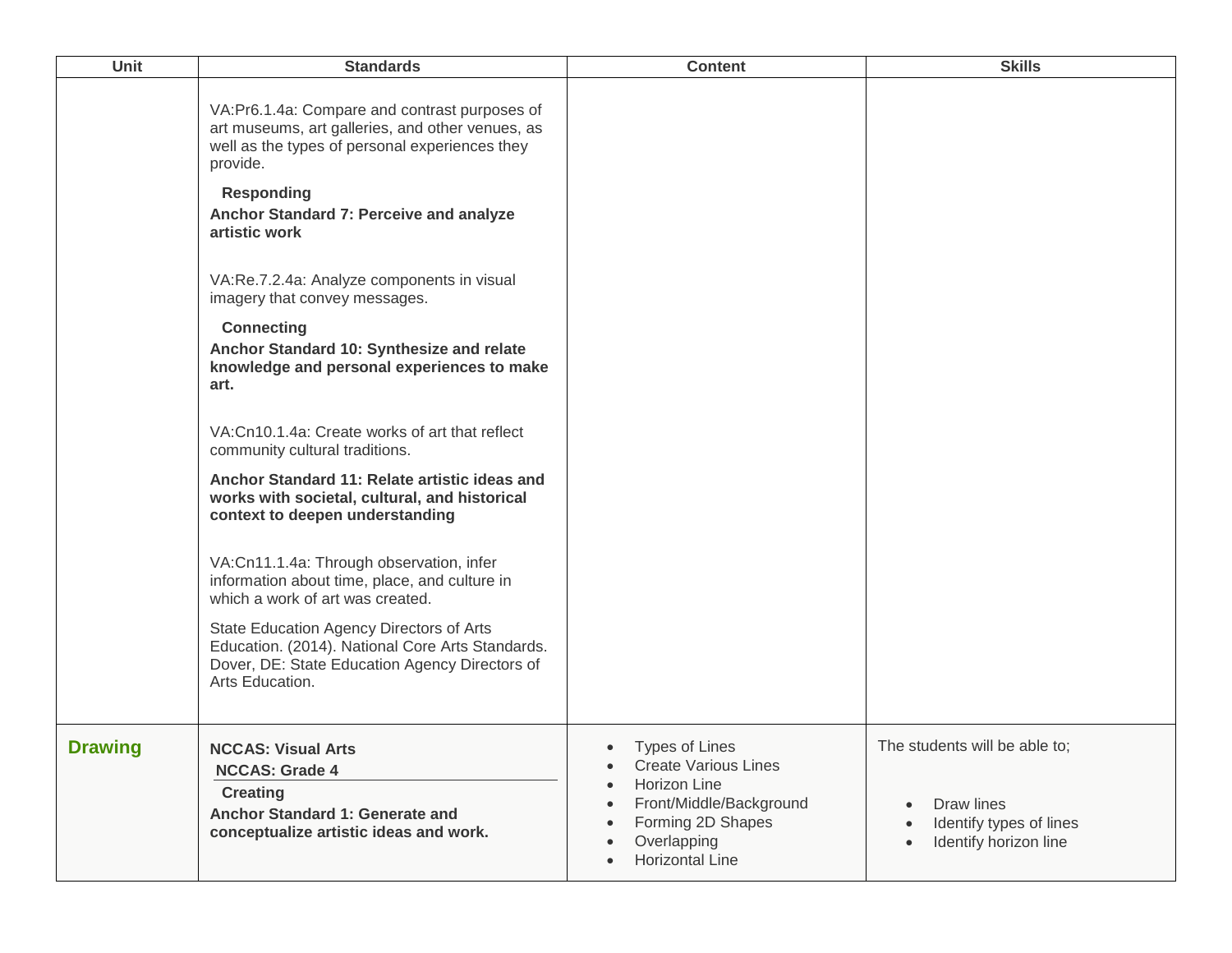| Unit | <b>Standards</b>                                                                                                                                                                                                                                                                                                                                                                                                                                                                                                                                                                                                                                                                                                                                                                                                                                                                                                                                                                                                                                                                                                                                            | <b>Content</b>                                                                                                                     | <b>Skills</b>                                                                                                                                                                                                                                                                                                                                                                    |
|------|-------------------------------------------------------------------------------------------------------------------------------------------------------------------------------------------------------------------------------------------------------------------------------------------------------------------------------------------------------------------------------------------------------------------------------------------------------------------------------------------------------------------------------------------------------------------------------------------------------------------------------------------------------------------------------------------------------------------------------------------------------------------------------------------------------------------------------------------------------------------------------------------------------------------------------------------------------------------------------------------------------------------------------------------------------------------------------------------------------------------------------------------------------------|------------------------------------------------------------------------------------------------------------------------------------|----------------------------------------------------------------------------------------------------------------------------------------------------------------------------------------------------------------------------------------------------------------------------------------------------------------------------------------------------------------------------------|
|      | VA:Cr1.1.4a: Brainstorm multiple approaches to a<br>creative art or design problem.<br>Anchor Standard 1: Generate and<br>conceptualize artistic ideas and work.<br>VA:Cr1.2.4a: Collaboratively set goals and create<br>artwork that is meaningful and has purpose to the<br>makers.<br>Anchor Standard 2: Organize and develop<br>artistic ideas and work.<br>VA:Cr2.2.4a: When making works of art, utilize<br>and care for materials, tools, and equipment in a<br>manner that prevents danger to oneself and<br>others.<br>Anchor Standard 2: Organize and develop<br>artistic ideas and work.<br>VA:Cr2.3.4a: Document, describe, and represent<br>regional constructed environments.<br><b>Presenting</b><br>Anchor Standard 6: Convey meaning through<br>the presentation of artistic work.<br>VA:Pr6.1.4a: Compare and contrast purposes of<br>art museums, art galleries, and other venues, as<br>well as the types of personal experiences they<br>provide.<br><b>Responding</b><br>Anchor Standard 7: Perceive and analyze<br>artistic work<br>VA:Re.7.2.4a: Analyze components in visual<br>imagery that convey messages.<br><b>Connecting</b> | <b>Vertical Line</b><br><b>Parallel Line</b><br>Organic vs. Geometric Line<br>$\bullet$<br>Introduction to 3D Form with<br>Shading | Identify & incorporate<br>front/middle/background in a<br>drawing<br>Draw 2D shapes<br>$\bullet$<br>Reproduce objects to create<br>overlap<br>Identify/apply horizontal line<br>$\bullet$<br>Identify/apply vertical line<br>Identify/apply parallel line<br>Identify organic and geometric<br>line<br>Compare and contrast organic<br>and geometric line<br>Draw/shade 3D forms |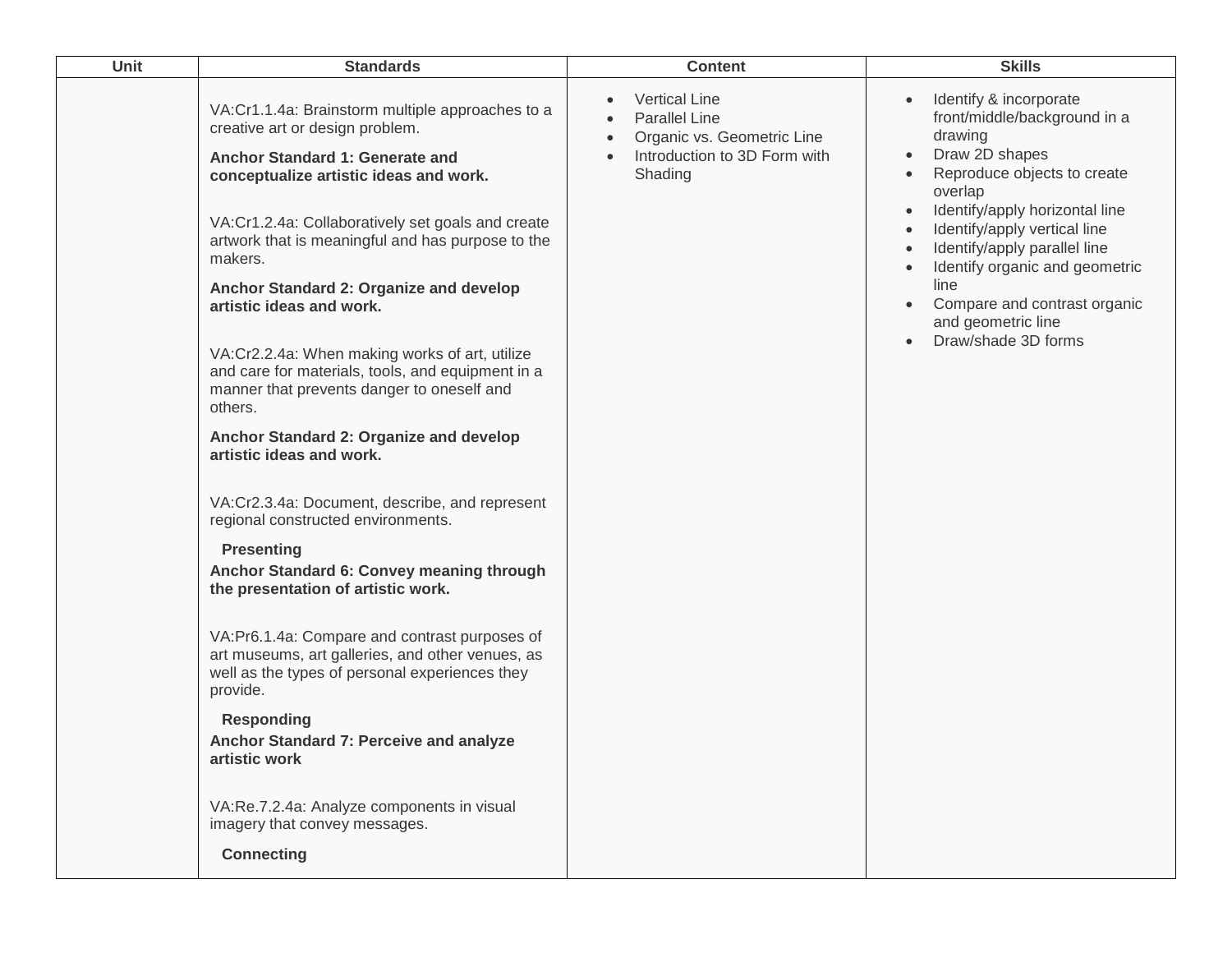| <b>Unit</b>     | <b>Standards</b>                                                                                                                                                                                                                                                                                                                                                                                                                                                                                                                                                                                                               | <b>Content</b>                                                                                                                                                                                                                                                                                                                                                                | <b>Skills</b>                                                                                                                                                                                                                                                                                                                                                                                                                           |
|-----------------|--------------------------------------------------------------------------------------------------------------------------------------------------------------------------------------------------------------------------------------------------------------------------------------------------------------------------------------------------------------------------------------------------------------------------------------------------------------------------------------------------------------------------------------------------------------------------------------------------------------------------------|-------------------------------------------------------------------------------------------------------------------------------------------------------------------------------------------------------------------------------------------------------------------------------------------------------------------------------------------------------------------------------|-----------------------------------------------------------------------------------------------------------------------------------------------------------------------------------------------------------------------------------------------------------------------------------------------------------------------------------------------------------------------------------------------------------------------------------------|
|                 | Anchor Standard 10: Synthesize and relate<br>knowledge and personal experiences to make<br>art.<br>VA:Cn10.1.4a: Create works of art that reflect<br>community cultural traditions.<br>Anchor Standard 11: Relate artistic ideas and<br>works with societal, cultural, and historical<br>context to deepen understanding<br>VA:Cn11.1.4a: Through observation, infer<br>information about time, place, and culture in<br>which a work of art was created.<br>State Education Agency Directors of Arts<br>Education. (2014). National Core Arts Standards.<br>Dover, DE: State Education Agency Directors of<br>Arts Education. |                                                                                                                                                                                                                                                                                                                                                                               |                                                                                                                                                                                                                                                                                                                                                                                                                                         |
| <b>Painting</b> | <b>NCCAS: Visual Arts</b><br><b>NCCAS: Grade 4</b><br><b>Creating</b><br>Anchor Standard 1: Generate and<br>conceptualize artistic ideas and work.<br>VA:Cr1.1.4a: Brainstorm multiple approaches to a<br>creative art or design problem.<br>Anchor Standard 1: Generate and<br>conceptualize artistic ideas and work.<br>VA:Cr1.2.4a: Collaboratively set goals and create<br>artwork that is meaningful and has purpose to the<br>makers.<br>Anchor Standard 2: Organize and develop<br>artistic ideas and work.                                                                                                             | Principles of painting<br>$\bullet$<br><b>Brush Techniques</b><br>$\bullet$<br><b>Types of Paint</b><br>$\bullet$<br>(Watercolor/Tempera)<br>Types of Materials to Create<br>$\bullet$<br><b>Alternative Effects</b><br><b>Brush Control</b><br>$\bullet$<br><b>Paint Techniques</b><br>$\bullet$<br>The Effect of Light<br>$\bullet$<br><b>Tints and Shades</b><br>$\bullet$ | The students will be able to;<br>Holding, cleaning, creating<br>strokes with a brush<br>Identify types of paint<br>Use various types of materials as<br>$\bullet$<br>a brush<br>Develop brush control<br>$\bullet$<br>Explore painting techniques<br>$\bullet$<br>Apply shadow to a painting<br>$\bullet$<br>Add white to create tints<br>Add black to create shades<br>Create an original piece following<br>$\bullet$<br>instructions |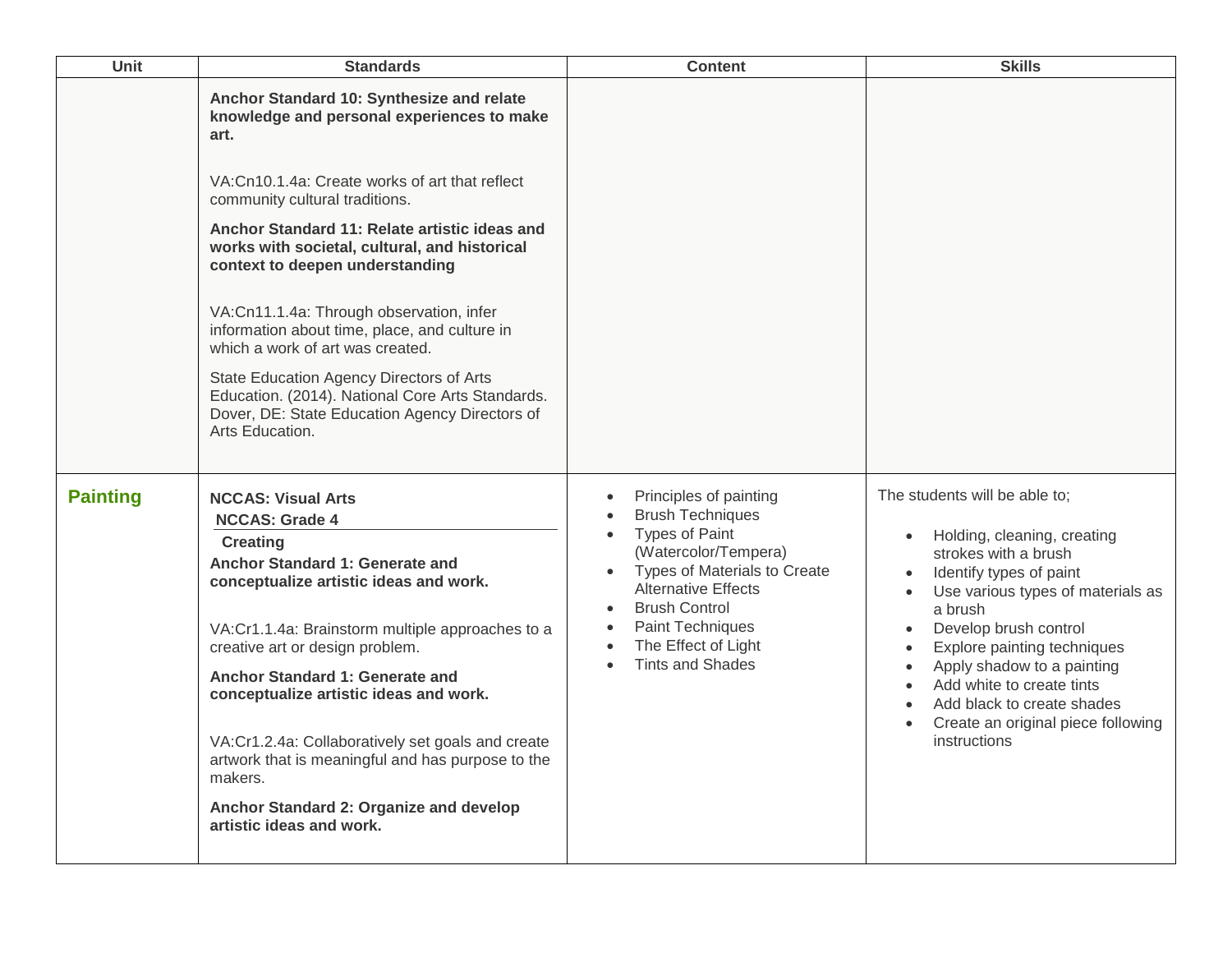| Unit | <b>Standards</b>                                                                                                                                                | <b>Content</b> | <b>Skills</b> |
|------|-----------------------------------------------------------------------------------------------------------------------------------------------------------------|----------------|---------------|
|      | VA:Cr2.2.4a: When making works of art, utilize<br>and care for materials, tools, and equipment in a<br>manner that prevents danger to oneself and<br>others.    |                |               |
|      | Anchor Standard 2: Organize and develop<br>artistic ideas and work.                                                                                             |                |               |
|      | VA:Cr2.3.4a: Document, describe, and represent<br>regional constructed environments.                                                                            |                |               |
|      | <b>Presenting</b><br>Anchor Standard 6: Convey meaning through<br>the presentation of artistic work.                                                            |                |               |
|      | VA:Pr6.1.4a: Compare and contrast purposes of<br>art museums, art galleries, and other venues, as<br>well as the types of personal experiences they<br>provide. |                |               |
|      | <b>Responding</b><br>Anchor Standard 7: Perceive and analyze<br>artistic work                                                                                   |                |               |
|      | VA:Re.7.2.4a: Analyze components in visual<br>imagery that convey messages.                                                                                     |                |               |
|      | <b>Connecting</b><br>Anchor Standard 10: Synthesize and relate<br>knowledge and personal experiences to make<br>art.                                            |                |               |
|      | VA: Cn10.1.4a: Create works of art that reflect<br>community cultural traditions.                                                                               |                |               |
|      | Anchor Standard 11: Relate artistic ideas and<br>works with societal, cultural, and historical<br>context to deepen understanding                               |                |               |
|      |                                                                                                                                                                 |                |               |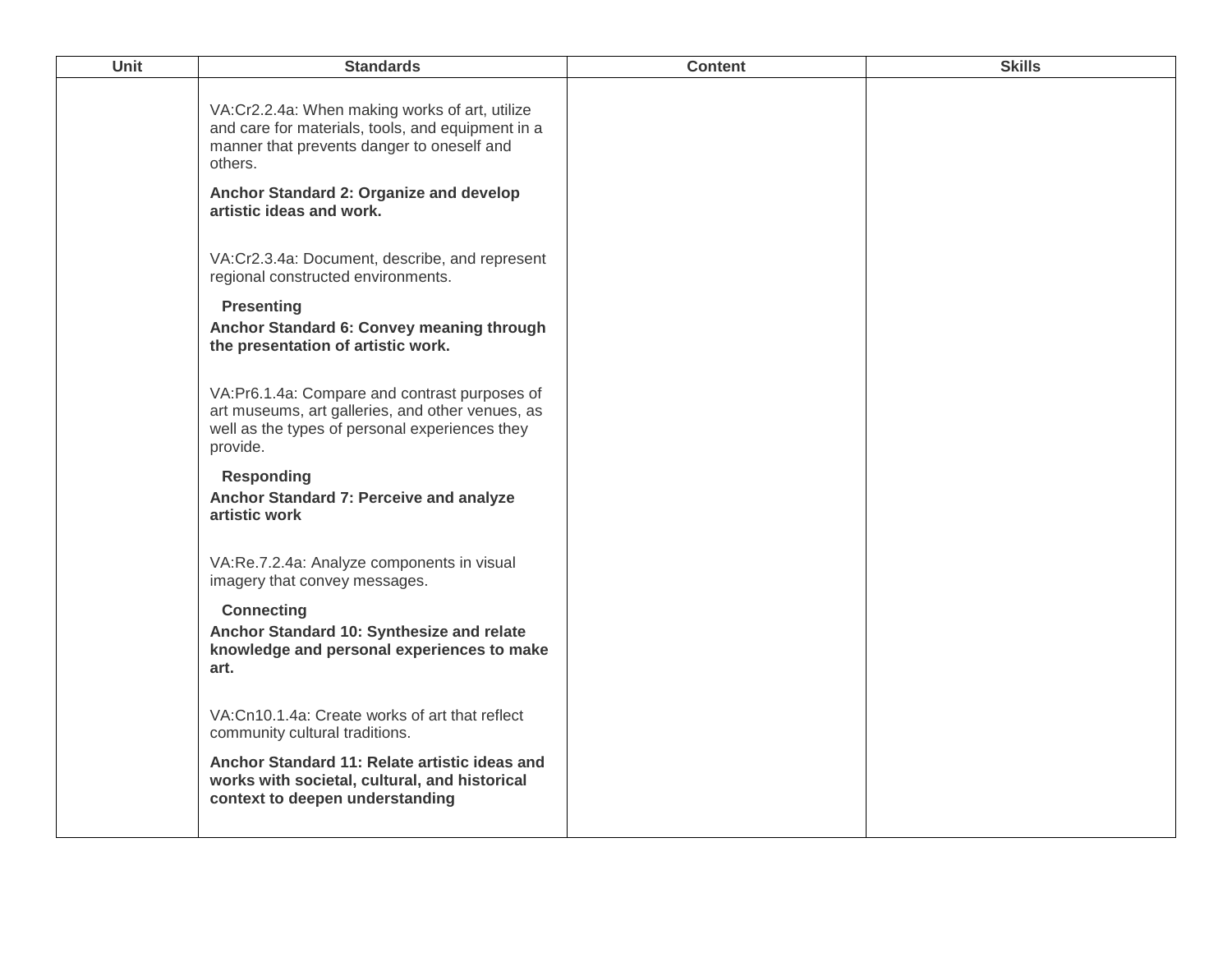| Unit               | <b>Standards</b>                                                                                                                                                                                                                                                                                                                                                                                                                                                                                                                                                                                                                                                                                                                                                                                                                                                       | <b>Content</b>                                                                                                                                                                                                                                                                                  | <b>Skills</b>                                                                                                                                                                                                                                                                                                                            |
|--------------------|------------------------------------------------------------------------------------------------------------------------------------------------------------------------------------------------------------------------------------------------------------------------------------------------------------------------------------------------------------------------------------------------------------------------------------------------------------------------------------------------------------------------------------------------------------------------------------------------------------------------------------------------------------------------------------------------------------------------------------------------------------------------------------------------------------------------------------------------------------------------|-------------------------------------------------------------------------------------------------------------------------------------------------------------------------------------------------------------------------------------------------------------------------------------------------|------------------------------------------------------------------------------------------------------------------------------------------------------------------------------------------------------------------------------------------------------------------------------------------------------------------------------------------|
|                    | VA:Cn11.1.4a: Through observation, infer<br>information about time, place, and culture in<br>which a work of art was created.<br>State Education Agency Directors of Arts<br>Education. (2014). National Core Arts Standards.<br>Dover, DE: State Education Agency Directors of<br>Arts Education.                                                                                                                                                                                                                                                                                                                                                                                                                                                                                                                                                                     |                                                                                                                                                                                                                                                                                                 |                                                                                                                                                                                                                                                                                                                                          |
| <b>Printmaking</b> | <b>NCCAS: Visual Arts</b><br><b>NCCAS: Grade 4</b><br><b>Creating</b><br>Anchor Standard 1: Generate and<br>conceptualize artistic ideas and work.<br>VA:Cr1.1.4a: Brainstorm multiple approaches to a<br>creative art or design problem.<br>Anchor Standard 1: Generate and<br>conceptualize artistic ideas and work.<br>VA:Cr1.2.4a: Collaboratively set goals and create<br>artwork that is meaningful and has purpose to the<br>makers.<br>Anchor Standard 2: Organize and develop<br>artistic ideas and work.<br>VA:Cr2.2.4a: When making works of art, utilize<br>and care for materials, tools, and equipment in a<br>manner that prevents danger to oneself and<br>others.<br>Anchor Standard 2: Organize and develop<br>artistic ideas and work.<br>VA:Cr2.3.4a: Document, describe, and represent<br>regional constructed environments.<br><b>Presenting</b> | Repeat the Process/Pattern<br>Build on content from previous<br>$\bullet$<br>years<br>Repetition of Shapes with<br>$\bullet$<br>Various Colors of Paint<br>Monoprint Design<br>Multiple Objects to Print<br>$\bullet$<br><b>Adding Details to Prints</b><br>Rhythm/Pattern/Balance<br>$\bullet$ | The students will be able to:<br>Use materials properly<br>Layering techniques<br>Repeat printing process<br>$\bullet$<br>Print with multiple tools<br>$\bullet$<br>Create a more complex design in<br>$\bullet$<br>the print<br>Experiment with rhythm, pattern,<br>$\bullet$<br>balance to create a motif<br>Create and original piece |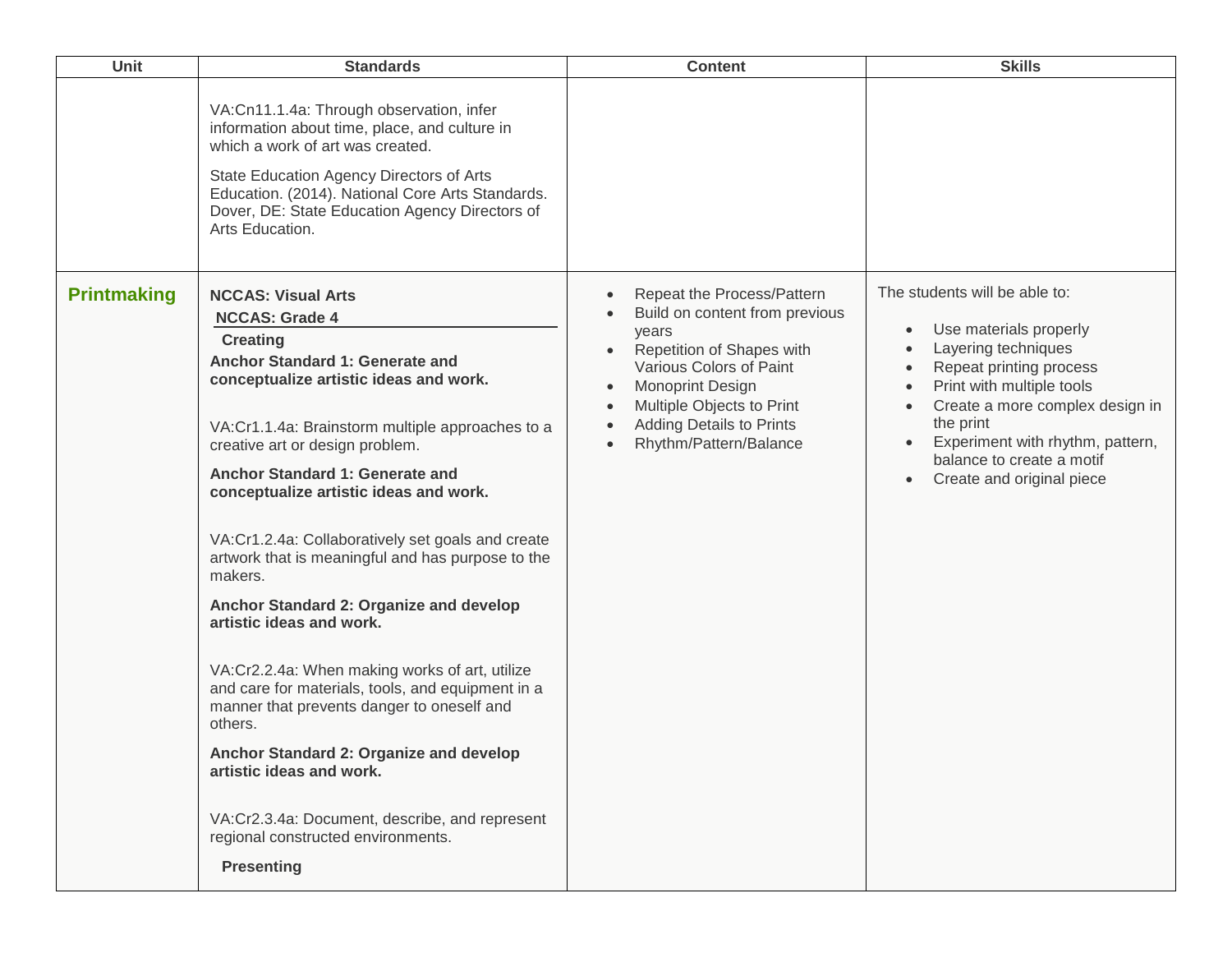| <b>Unit</b>      | <b>Standards</b>                                                                                                                                                  | <b>Content</b>                                                                                                                                          | <b>Skills</b>                                                                                             |
|------------------|-------------------------------------------------------------------------------------------------------------------------------------------------------------------|---------------------------------------------------------------------------------------------------------------------------------------------------------|-----------------------------------------------------------------------------------------------------------|
|                  | Anchor Standard 6: Convey meaning through<br>the presentation of artistic work.                                                                                   |                                                                                                                                                         |                                                                                                           |
|                  | VA:Pr6.1.4a: Compare and contrast purposes of<br>art museums, art galleries, and other venues, as<br>well as the types of personal experiences they<br>provide.   |                                                                                                                                                         |                                                                                                           |
|                  | <b>Responding</b><br>Anchor Standard 7: Perceive and analyze<br>artistic work                                                                                     |                                                                                                                                                         |                                                                                                           |
|                  | VA:Re.7.2.4a: Analyze components in visual<br>imagery that convey messages.                                                                                       |                                                                                                                                                         |                                                                                                           |
|                  | <b>Connecting</b><br>Anchor Standard 10: Synthesize and relate<br>knowledge and personal experiences to make<br>art.                                              |                                                                                                                                                         |                                                                                                           |
|                  | VA:Cn10.1.4a: Create works of art that reflect<br>community cultural traditions.                                                                                  |                                                                                                                                                         |                                                                                                           |
|                  | Anchor Standard 11: Relate artistic ideas and<br>works with societal, cultural, and historical<br>context to deepen understanding?                                |                                                                                                                                                         |                                                                                                           |
|                  | VA:Cn11.1.4a: Through observation, infer<br>information about time, place, and culture in<br>which a work of art was created.                                     |                                                                                                                                                         |                                                                                                           |
|                  | State Education Agency Directors of Arts<br>Education. (2014). National Core Arts Standards.<br>Dover, DE: State Education Agency Directors of<br>Arts Education. |                                                                                                                                                         |                                                                                                           |
| <b>Sculpture</b> | <b>NCCAS: Visual Arts</b><br><b>NCCAS: Grade 4</b><br><b>Creating</b>                                                                                             | Introduction to Various<br>$\bullet$<br><b>Modeling Techniques</b><br>Add Color to Clay<br>$\bullet$<br>How to Manipulate Sculpture<br><b>Materials</b> | The students will be able to:<br>Model/shape sculpture material<br>$\bullet$<br>Incorporate found objects |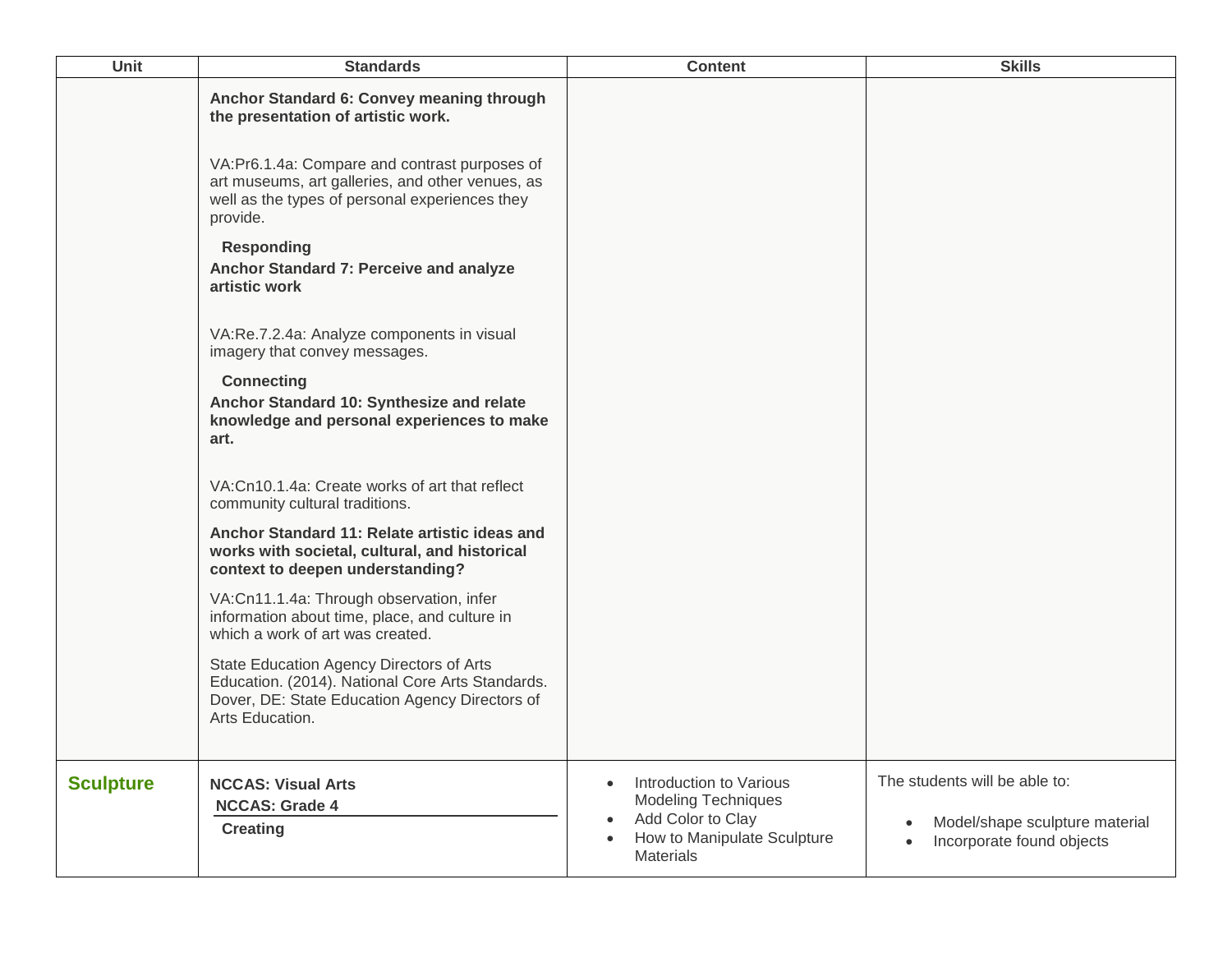| <b>Unit</b> | <b>Standards</b>                                                                                                                                                 | <b>Content</b>                                                                                                                                                             | <b>Skills</b>                                                                                                                                                       |
|-------------|------------------------------------------------------------------------------------------------------------------------------------------------------------------|----------------------------------------------------------------------------------------------------------------------------------------------------------------------------|---------------------------------------------------------------------------------------------------------------------------------------------------------------------|
|             | Anchor Standard 1: Generate and<br>conceptualize artistic ideas and work.<br>VA:Cr1.1.4a: Brainstorm multiple approaches to a<br>creative art or design problem. | Various Materials to Create a<br>Mixed Media Sculpture<br><b>Recycled Sculpture</b><br>$\bullet$<br>Paper Mache Sculpture<br>$\bullet$<br>Free Form Sculpture<br>$\bullet$ | Use recycled materials to create<br>a sculpture<br>• Create a sculpture using a Paper<br>Mache process<br>Identify and create a free form<br>$\bullet$<br>sculpture |
|             | Anchor Standard 1: Generate and<br>conceptualize artistic ideas and work.                                                                                        |                                                                                                                                                                            |                                                                                                                                                                     |
|             | VA:Cr1.2.4a: Collaboratively set goals and create<br>artwork that is meaningful and has purpose to the<br>makers.                                                |                                                                                                                                                                            |                                                                                                                                                                     |
|             | Anchor Standard 2: Organize and develop<br>artistic ideas and work.                                                                                              |                                                                                                                                                                            |                                                                                                                                                                     |
|             | VA:Cr2.2.4a: When making works of art, utilize<br>and care for materials, tools, and equipment in a<br>manner that prevents danger to oneself and<br>others.     |                                                                                                                                                                            |                                                                                                                                                                     |
|             | Anchor Standard 2: Organize and develop<br>artistic ideas and work.                                                                                              |                                                                                                                                                                            |                                                                                                                                                                     |
|             | VA:Cr2.3.4a: Document, describe, and represent<br>regional constructed environments.                                                                             |                                                                                                                                                                            |                                                                                                                                                                     |
|             | <b>Presenting</b><br>Anchor Standard 6: Convey meaning through<br>the presentation of artistic work.                                                             |                                                                                                                                                                            |                                                                                                                                                                     |
|             | VA:Pr6.1.4a: Compare and contrast purposes of<br>art museums, art galleries, and other venues, as<br>well as the types of personal experiences they<br>provide.  |                                                                                                                                                                            |                                                                                                                                                                     |
|             | <b>Responding</b><br>Anchor Standard 7: Perceive and analyze<br>artistic work                                                                                    |                                                                                                                                                                            |                                                                                                                                                                     |
|             |                                                                                                                                                                  |                                                                                                                                                                            |                                                                                                                                                                     |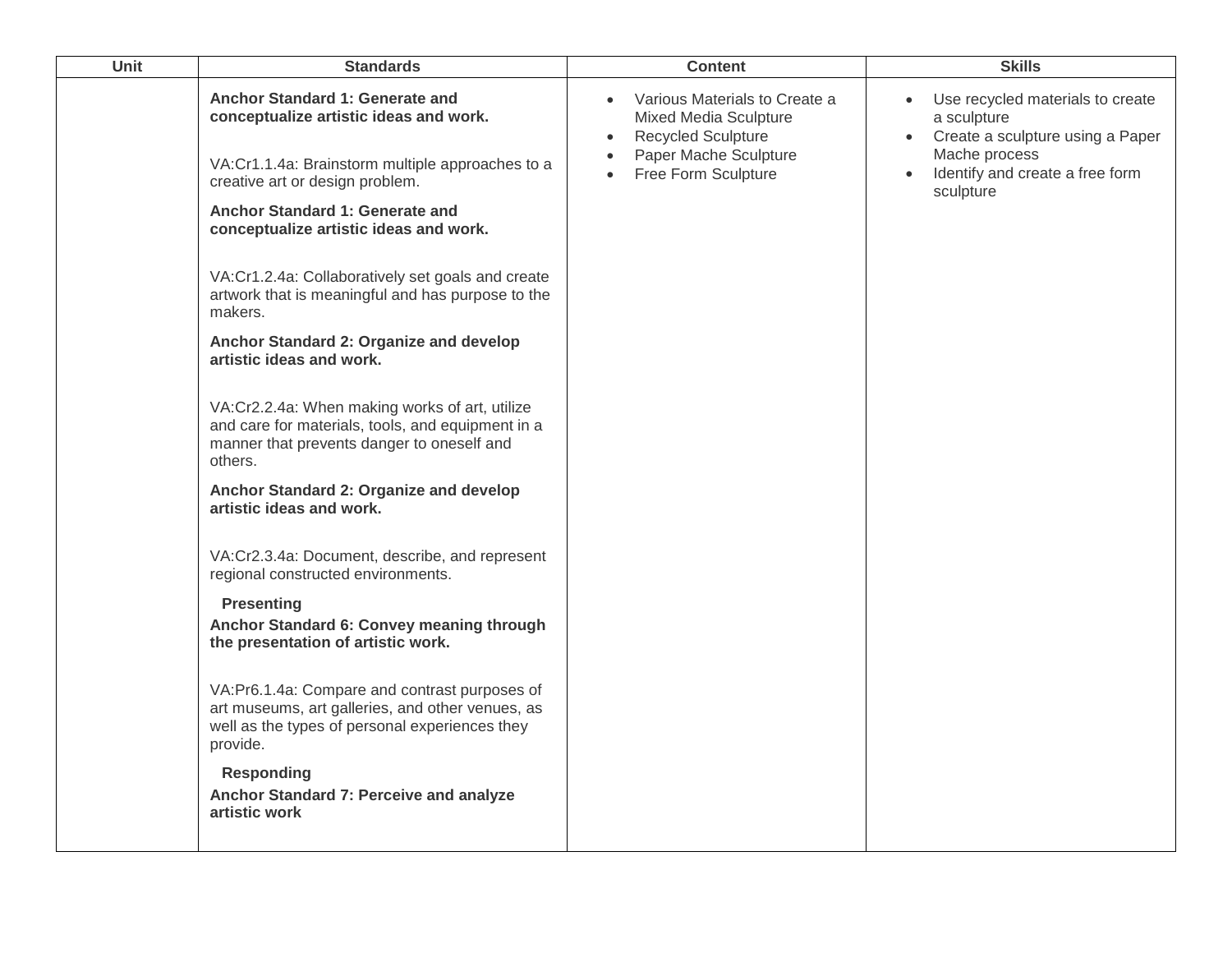| Unit                              | <b>Standards</b>                                                                                                                                                                                                                                                                                                                                                                                                                            | <b>Content</b>                                                                                                                                                                            | <b>Skills</b>                                                                                                                                                                                                                                                                                                                                                        |
|-----------------------------------|---------------------------------------------------------------------------------------------------------------------------------------------------------------------------------------------------------------------------------------------------------------------------------------------------------------------------------------------------------------------------------------------------------------------------------------------|-------------------------------------------------------------------------------------------------------------------------------------------------------------------------------------------|----------------------------------------------------------------------------------------------------------------------------------------------------------------------------------------------------------------------------------------------------------------------------------------------------------------------------------------------------------------------|
|                                   | VA:Re.7.2.4a: Analyze components in visual<br>imagery that convey messages.<br><b>Connecting</b><br>Anchor Standard 10: Synthesize and relate<br>knowledge and personal experiences to make<br>art.<br>VA:Cn10.1.4a: Create works of art that reflect                                                                                                                                                                                       |                                                                                                                                                                                           |                                                                                                                                                                                                                                                                                                                                                                      |
|                                   | community cultural traditions.<br>Anchor Standard 11: Relate artistic ideas and<br>works with societal, cultural, and historical<br>context to deepen understanding                                                                                                                                                                                                                                                                         |                                                                                                                                                                                           |                                                                                                                                                                                                                                                                                                                                                                      |
|                                   | VA:Cn11.1.4a: Through observation, infer<br>information about time, place, and culture in<br>which a work of art was created.                                                                                                                                                                                                                                                                                                               |                                                                                                                                                                                           |                                                                                                                                                                                                                                                                                                                                                                      |
|                                   | State Education Agency Directors of Arts<br>Education. (2014). National Core Arts Standards.<br>Dover, DE: State Education Agency Directors of<br>Arts Education.                                                                                                                                                                                                                                                                           |                                                                                                                                                                                           |                                                                                                                                                                                                                                                                                                                                                                      |
| <b>Mixed Media</b><br><b>Unit</b> | <b>NCCAS: Visual Arts</b><br><b>NCCAS: Grade 4</b><br><b>Creating</b><br>Anchor Standard 1: Generate and<br>conceptualize artistic ideas and work.<br>VA:Cr1.1.4a: Brainstorm multiple approaches to a<br>creative art or design problem.<br>Anchor Standard 1: Generate and<br>conceptualize artistic ideas and work.<br>VA:Cr1.2.4a: Collaboratively set goals and create<br>artwork that is meaningful and has purpose to the<br>makers. | Build on content from previous<br>$\bullet$<br>years<br>Different media within a project<br>$\bullet$<br>Introduction to collage<br>$\bullet$<br>Positive and negative space<br>$\bullet$ | The students will be able to:<br>Demonstrate proper and safe<br>use of<br><b>Scissors</b><br>$\circ$<br>Glue<br>$\circ$<br>Paint<br>$\circ$<br>Pencils<br>$\circ$<br>Crayons<br>$\circ$<br>Pastels<br>$\circ$<br>Markers<br>$\circ$<br>Fabric<br>$\circ$<br>Employ positive and negative<br>space in an artwork<br>Create an original piece using<br>different media |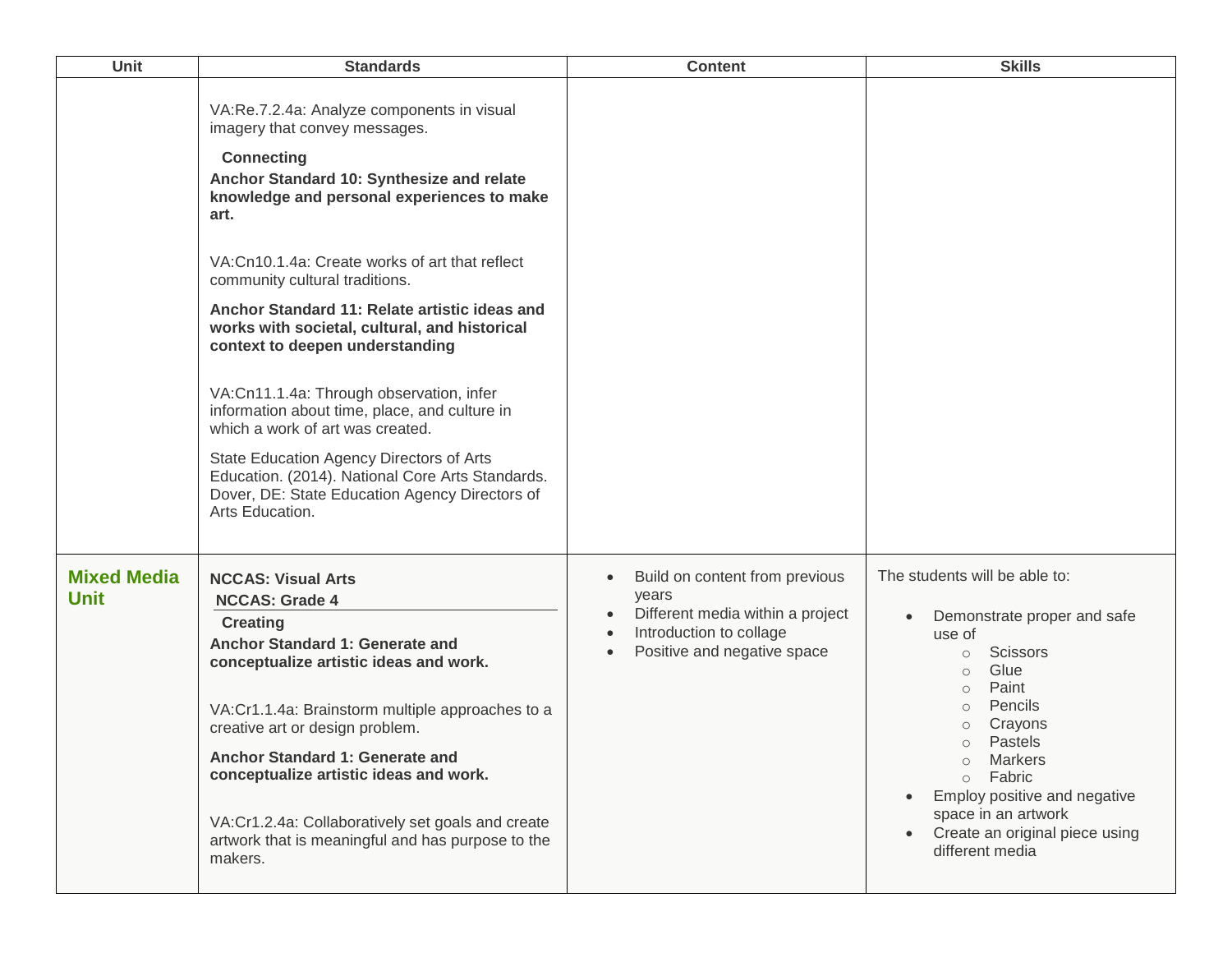| <b>Unit</b> | <b>Standards</b>                                                                                                                                                | <b>Content</b> | <b>Skills</b> |
|-------------|-----------------------------------------------------------------------------------------------------------------------------------------------------------------|----------------|---------------|
|             | Anchor Standard 2: Organize and develop<br>artistic ideas and work.                                                                                             |                |               |
|             | VA:Cr2.2.4a: When making works of art, utilize<br>and care for materials, tools, and equipment in a<br>manner that prevents danger to oneself and<br>others.    |                |               |
|             | Anchor Standard 2: Organize and develop<br>artistic ideas and work.                                                                                             |                |               |
|             | VA:Cr2.3.4a: Document, describe, and represent<br>regional constructed environments.                                                                            |                |               |
|             | <b>Presenting</b><br>Anchor Standard 6: Convey meaning through<br>the presentation of artistic work.                                                            |                |               |
|             | VA:Pr6.1.4a: Compare and contrast purposes of<br>art museums, art galleries, and other venues, as<br>well as the types of personal experiences they<br>provide. |                |               |
|             | <b>Responding</b><br>Anchor Standard 7: Perceive and analyze<br>artistic work                                                                                   |                |               |
|             | VA:Re.7.2.4a: Analyze components in visual<br>imagery that convey messages.                                                                                     |                |               |
|             | <b>Connecting</b><br>Anchor Standard 10: Synthesize and relate<br>knowledge and personal experiences to make<br>art.                                            |                |               |
|             | VA:Cn10.1.4a: Create works of art that reflect<br>community cultural traditions.                                                                                |                |               |
|             | Anchor Standard 11: Relate artistic ideas and<br>works with societal, cultural, and historical<br>context to deepen understanding                               |                |               |
|             |                                                                                                                                                                 |                |               |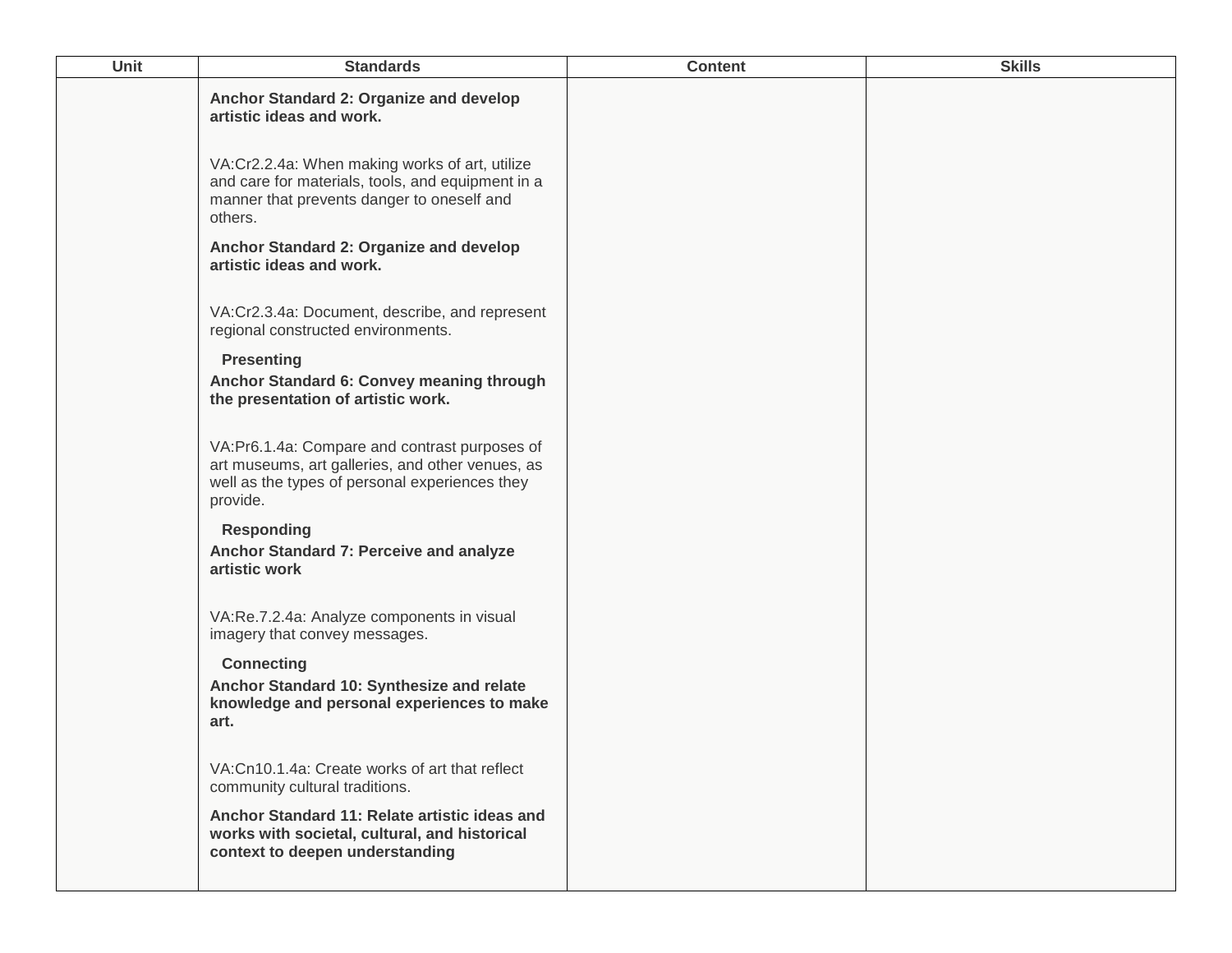| <b>Unit</b>          | <b>Standards</b>                                                                                                                                                                                                                                                                                                                                                                                                                                                                                                                                                                                                                                                                                                                                                                                                                                                       | <b>Content</b>                                                                                                                | <b>Skills</b>                                                                                                                                                                            |
|----------------------|------------------------------------------------------------------------------------------------------------------------------------------------------------------------------------------------------------------------------------------------------------------------------------------------------------------------------------------------------------------------------------------------------------------------------------------------------------------------------------------------------------------------------------------------------------------------------------------------------------------------------------------------------------------------------------------------------------------------------------------------------------------------------------------------------------------------------------------------------------------------|-------------------------------------------------------------------------------------------------------------------------------|------------------------------------------------------------------------------------------------------------------------------------------------------------------------------------------|
|                      | VA:Cn11.1.4a: Through observation, infer<br>information about time, place, and culture in<br>which a work of art was created.<br>State Education Agency Directors of Arts<br>Education. (2014). National Core Arts Standards.<br>Dover, DE: State Education Agency Directors of<br>Arts Education.                                                                                                                                                                                                                                                                                                                                                                                                                                                                                                                                                                     |                                                                                                                               |                                                                                                                                                                                          |
| <b>Religious Art</b> | <b>NCCAS: Visual Arts</b><br><b>NCCAS: Grade 4</b><br><b>Creating</b><br>Anchor Standard 1: Generate and<br>conceptualize artistic ideas and work.<br>VA:Cr1.1.4a: Brainstorm multiple approaches to a<br>creative art or design problem.<br>Anchor Standard 1: Generate and<br>conceptualize artistic ideas and work.<br>VA:Cr1.2.4a: Collaboratively set goals and create<br>artwork that is meaningful and has purpose to the<br>makers.<br>Anchor Standard 2: Organize and develop<br>artistic ideas and work.<br>VA:Cr2.2.4a: When making works of art, utilize<br>and care for materials, tools, and equipment in a<br>manner that prevents danger to oneself and<br>others.<br>Anchor Standard 2: Organize and develop<br>artistic ideas and work.<br>VA:Cr2.3.4a: Document, describe, and represent<br>regional constructed environments.<br><b>Presenting</b> | Introduction to Religious Art<br>$\bullet$<br>Artworks with the Same Theme<br>$\bullet$<br>Introduction to Icons<br>$\bullet$ | The students will be able to;<br>Examine religious artwork<br>$\bullet$<br>Create religious artwork<br>Compare and contrast the same<br>subject from multiple artworks<br>Identify icons |